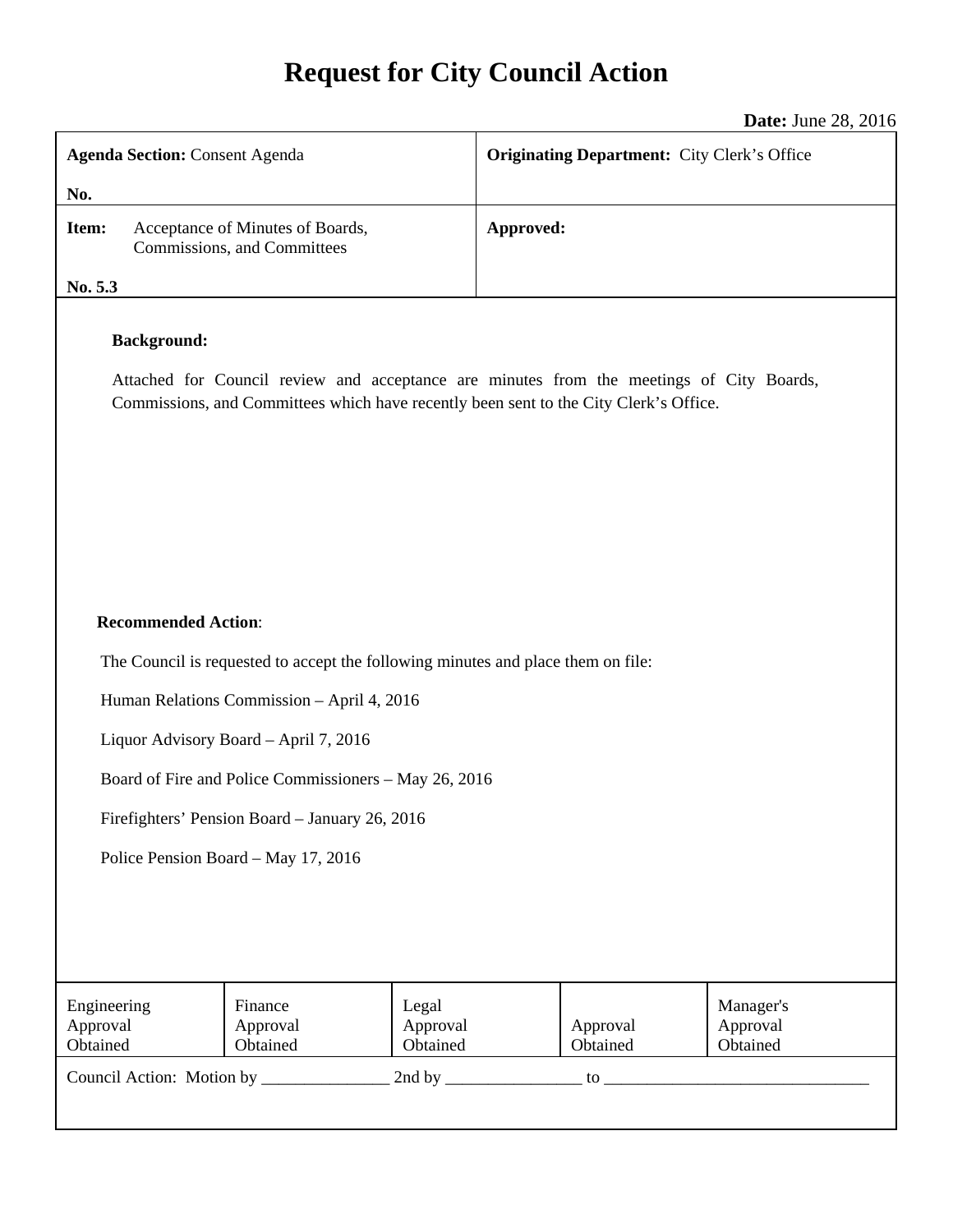

# **Carbondale Human Relations Commission** Minutes – April 4, 2016 Carbondale Civic Center ‐ 5:00pm

Commissioners Present: Joshua Kyle Brandon, Joseph Brown, Diane Daughtery, Peg Falcone, Ted Gutierrez, Jerrold Hennrich, Karriem Shariati, Dora Weaver

Commissioners Excused: Faith Miller

Guest Present: Ms. Cathy Field, Skylar Miller, Jessica Cainer, Jamonte Allison

SIU‐C Dept of Public Safety Representative: Chief Benjamin Newman

Staff Present: Commission Secretary Courtney Beverly, Administrative Services Director Deborah McCoy, Mayor Mike Henry, City Manager Gary Williams, Chief Jeff Grubbs

#### CALL TO ORDER

The meeting was called to order at 5:04 p.m. by the Chair Hennrich.

#### **MINUTES**

Commissioner Falcone commented on changing Mr. Sam to Mr. Reed under the *Public Comments* and for the 2015 Annual Report to be forward to City Council under *Items for City Council*.

Motion was made by Commissioner Daughtery and seconded by Commissioner Shariati to approve the minutes from the March 7, 2016 meeting. Motion carried. All Voted Aye. Corrections:

#### ANNOUNCEMENT

Commissioner Brown commented on the commemorative anniversary of Dr. Martin Luther King Jr.

Commissioner Weaver announced the World Hunger sale sponsored by First United Methodist Church at Hopewell Missionary Baptist Church on April  $15^{th}$ -16<sup>th</sup> at 10a.m.-11a.m.

Commissioner Brandon commented about the Transitional Student Veteran's House and the option of "Lease to Own" for Illinois Veteran students.

Commissioner Weaver announced that Mr. John Snyder from SIUC is willing to meet with the Human Relation Committee during the summer Annual Retreat to discuss Crisis and Intervention within the community.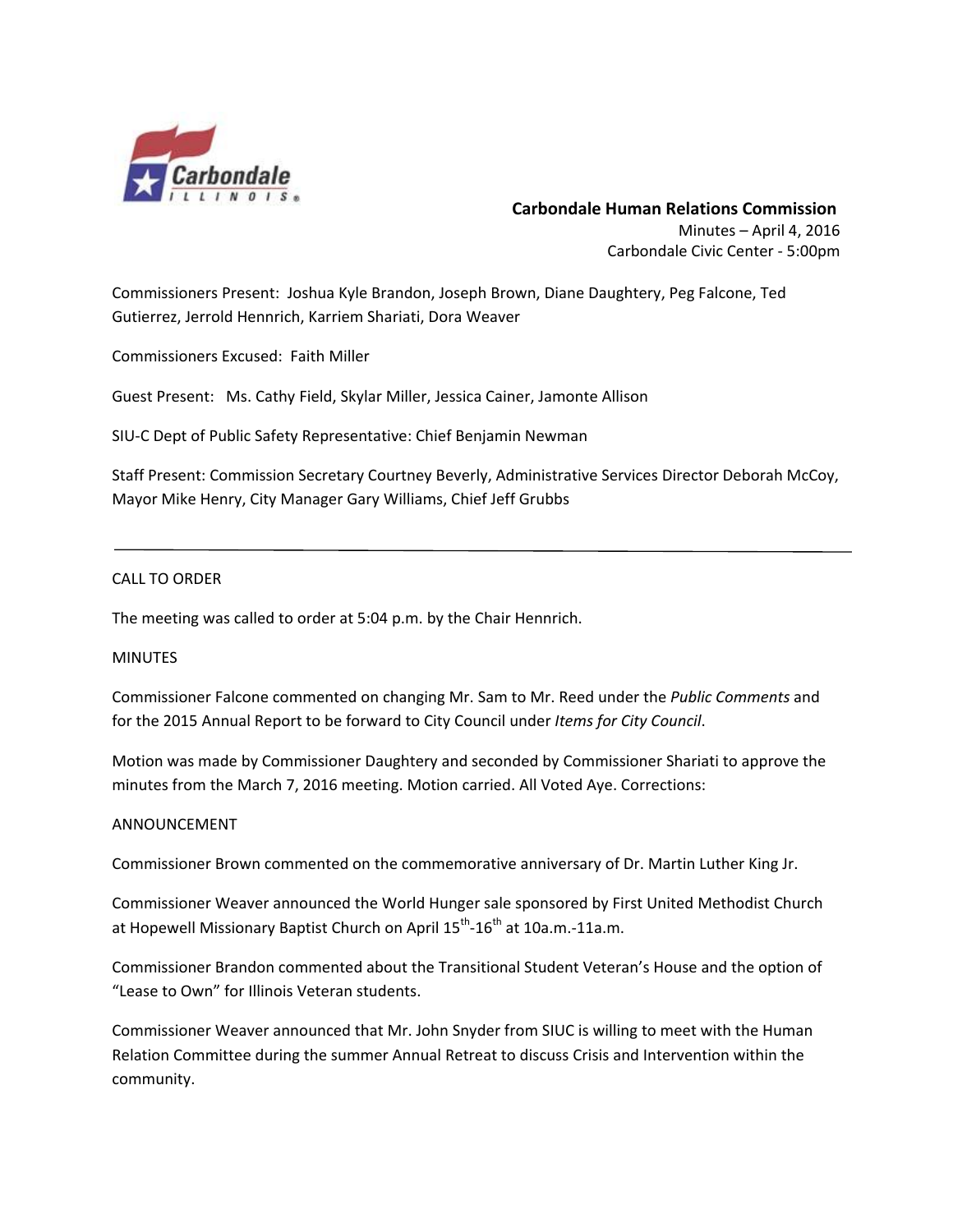Chair Hennrich welcomed Carbondale Community High School seniors to the Human Relation Commission meeting this evening.

**ISSUES** 

# *Public Education/HRC Website*

No new information about the HRC Website at this time.

Commissioner Brandon read a letter from an SIUC student regarding their safety on campus from the recent shooting in Carbondale last week. He also suggested having gun education, safety and prevention be presented during the "Carbondale-Community Forum" on the SIU campus on May 8.

# *Public Forums/Events*

Commissioner Brandon informed the Commissioners that the public forum planned for the SIU campus will be May 8, 2016 from 6 p.m. to 9p.m. He also expressed the need of an event Host and three speakers.

# *Racial Taboo*

Commissioner Brandon mentioned that there will not be a Racial Taboo forum on campus this semester, due to funding concerns. There are plans being developed for next fall of 2016.

Commissioner Weaver discussed the "Racial Unity" meeting which is scheduled every Tuesday night at 7 p.m. located at the Newman Catholic Center.

# *Annual Retreat*

Chair Hennrich discussed the Annual Retreat open dates, which are July  $11^{th}$ ,  $18^{th}$  and  $25^{th}$ . The Commissioners decided on July 18, 2016 at 5 p.m. in room 103 at the Carbondale Civic Center.

# **PUBLIC COMMENTS**

Mr. Reed discussed the March 31, 2016 Daily Egyptian article about the gun violence within the community and on SIUC campus. He mentioned gun prevention and education for all students especially for the incoming freshman.

# **PROCESS ASSESSMENT**

*Neighborhood Action Group* 

None

*Non‐Violent Carbondale Project Report*

None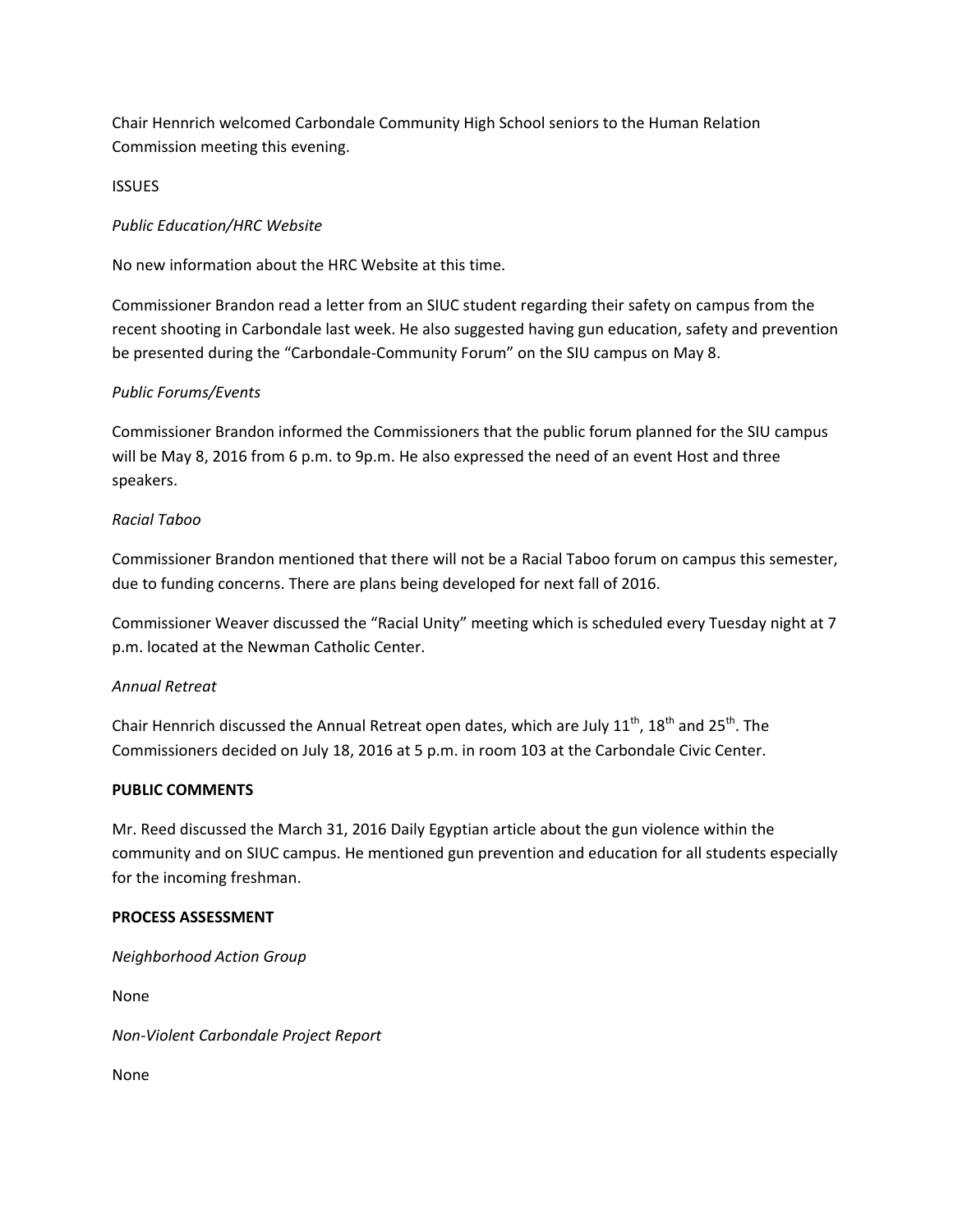# *Racial Justice Coalition*

Ms. Field reported that the Racial Achievement Gap needs to be addressed. She also addressed the New PARCC test scores, in which she further explained that Carbondale ranked lower than the state average in achievement test scores.

Ms. Field mentioned that the Racial Justice Coalition meeting will be held on May 5, 2016 at Church of the Good Shepherd in Carbondale, Illinois at 7 p.m.

Commissioner Brown mentioned that the Garden Grove Center will be honoring two local citizens Margaret Nesbitt and Dr. Ella Lacey on April 22, 2016.

# *Law Enforcement*

Chief Grubbs presented The Personnel Commendations Complaints 2014 and 2015 Summary to all Commissioners from the Carbondale Police Department. He acknowledges the hard work of the Carbondale Police Department and how cooperative the SIUC student body has been these past several months.

Chair Hennrich requested three different data sets from 2014 and 2015 from the Carbondale Police Department, in which Chief Grubbs will contact his Record Manger for more detail.

Chair Hennrich and Chief Grubbs discussed the 2014 and 2015 Personnel Commendations Complaints Summary, with regards to explaining the Bias‐Based Enforcement Complaints and the low numbers of documented complaints.

Chief Grubbs commented on how cooperative the SEMO students and Police Department on the ongoing investigation.

Mayor Henry commented on the press conference, regarding how an officer used the term "no comment" repeatedly. Mayor Henry, Chief Grubbs and the City Manager Gary Williams want to provide the Public Relation Officers better tools to use during press conferences.

Chief Newman discussed how incidents on SIUC campus have dropped this past year, while also giving an update on the stabbing and shooting incident that occurred last week in which he also indicated did not occurred on the SIUC campus but will help aid in the investigation. He also mentioned that the Saluki Watch Dog newsletter will provide training announcements, which will be sent out today.

# *Items for City Council*

None

# **ADJOURNMENT**

Next meeting – May 2, 2016. There being no further business, Chair Hennrich moved, and Commissioner Brown seconded, to adjourn. All voted AYE. Motion carried.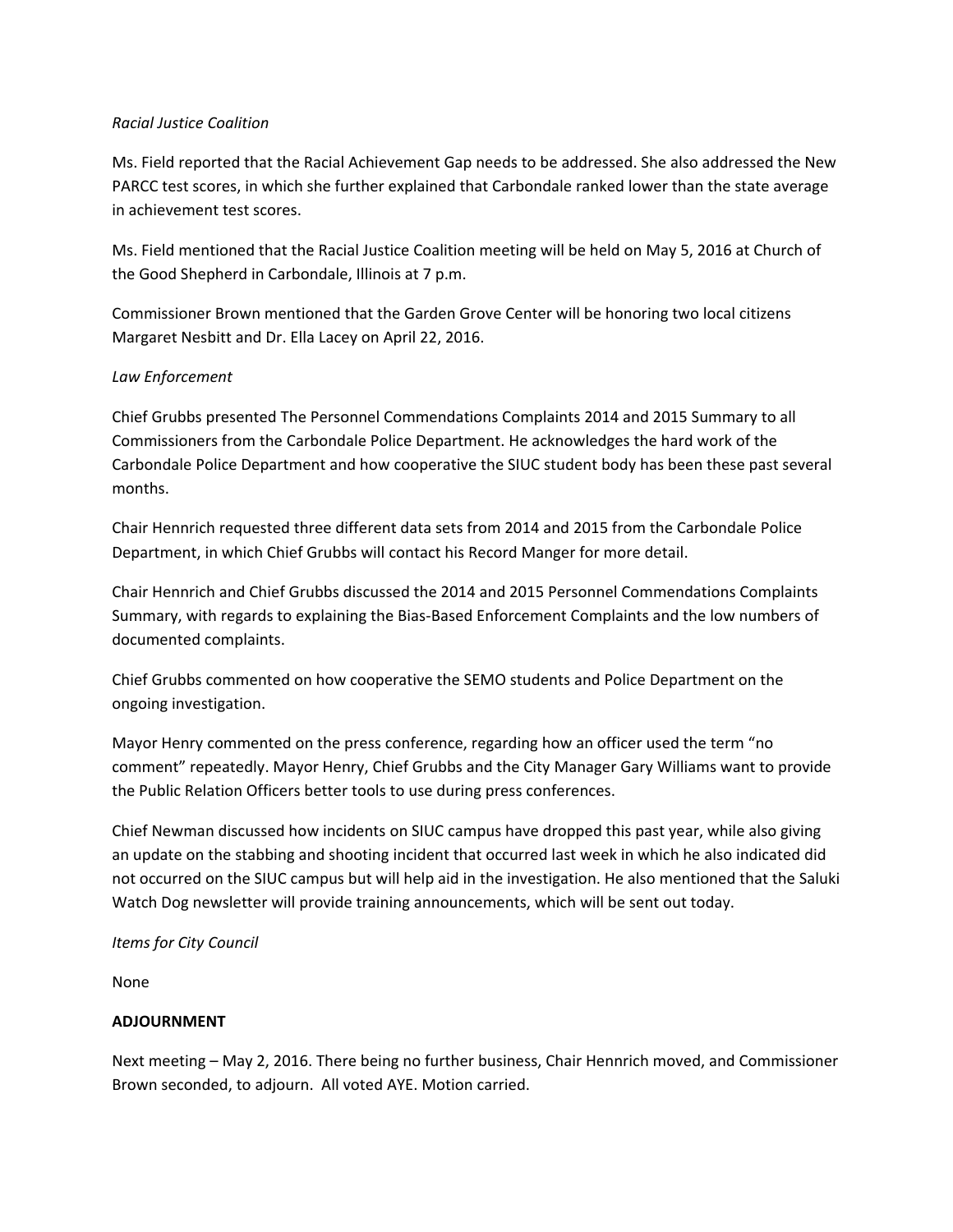Meeting adjourned at 6:50 p.m.

Recorded by Courtney Beverly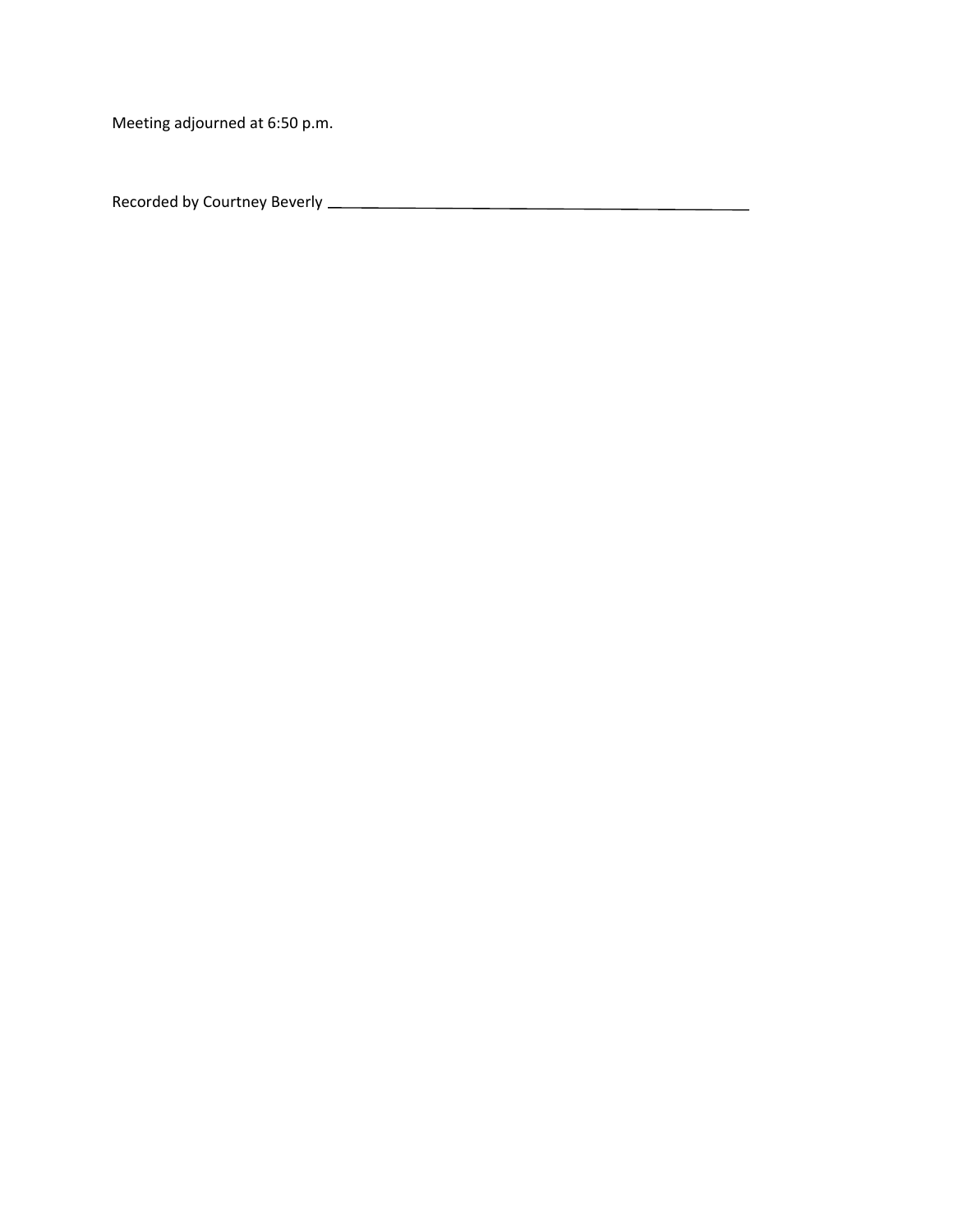

The Carbondale Liquor Advisory Board held a meeting on Thursday, April 7, 2016, in Room 103 of the Carbondale Civic Center, 200 South Illinois Avenue. Chairman Mark Robinson called the meeting to order at 5:27 p.m. with the following-named members of the Board present/absent:

# **1. Roll Call**

Present: David Cisco, Tasis Karayiannis, Donald Monty, Mark Robinson, John Mills and Steve Payne

# Absent: (Two Student Positions Vacant)

A quorum was available to take action on the agenda items. City Staff present for the meeting included Deputy City Clerk Clinette Hayes, Police Lieutenant Matt Dunning, and Fire Inspector Tom Manis (arrived at 5:44 p.m.).

# **2. Approval of Minutes**

D. Monty moved, T. Karayiannis seconded, to approve the minutes from March 3, 2016. All voted aye. Motion declared carried.

# **3. Application to transfer the location of an existing A2 liquor license (Restaurant – serving all alcoholic liquors) held by Fujiyama from 715 North Giant City Road Suite 11 to 225 North Giant City Road**

Justin Qiu of Fujiyama was present to answer questions from the Board. Mr. Qiu anticipates moving into the new location on May 1, 2016. The Board needed clarification on a few questions on the application. The Board asked if Question #13 was accurate by estimating 5% from liquor sales. Mr. Qiu answered yes. It was also made clear that the third part of Question #13 should read 0% making the total 100%. After discussion between the Board and Mr. Qiu, it was determined that Questions #22 and #26 both should have been answered yes. It was noted that the license year on the application should show July 1, 2015 to June 30, 2016. The correction should be made on the application. MOTION: J. Mills moved, D. Monty seconded, to recommend approval to transfer the location of the existing A2 liquor license held by Fujiyama from 715 North Giant City Road Suite 11 to 225 North Giant City Road, contingent upon receipt of all outstanding items. All voted aye. Motion declared carried.

# **4. Consideration of an application for a Class K license (Movie Theater) for American Multi-Cinema, Inc. d/b/a AMC Theatres University Place 8 at 1370 East Main Street**

John Rendleman, attorney for AMC Theatres University Place 8, was present to answer questions from the Board. Chairman Mark Robinson recused himself from any action or discussion because Mr. Rendleman is also his attorney. Currently there are 135 locations in the state of Illinois that serve alcohol as well as several other locations around the country. The applicant responded "None in Illinois" to question #21 (has the applicant ever had any liquor license suspended or revoked, or had fines imposed, as the result of a violation of the liquor code). The Board asked Mr. Rendleman for more information on the given response, but he did not have that information. The Board asked that he present that information to the Local Liquor Control Commission at the next meeting for them to take into consideration. MOTION: D. Monty moved, D. Cisco seconded, to recommend approval of an application for a Class K license (Movie Theater) for American Multi-Cinema Inc. d/b/a AMC Theatres University Place 8 at 1370 E. Main St., contingent upon further information provided on question number twenty-one of the application. All voted aye (M. Robinson abstained). Motion declared carried.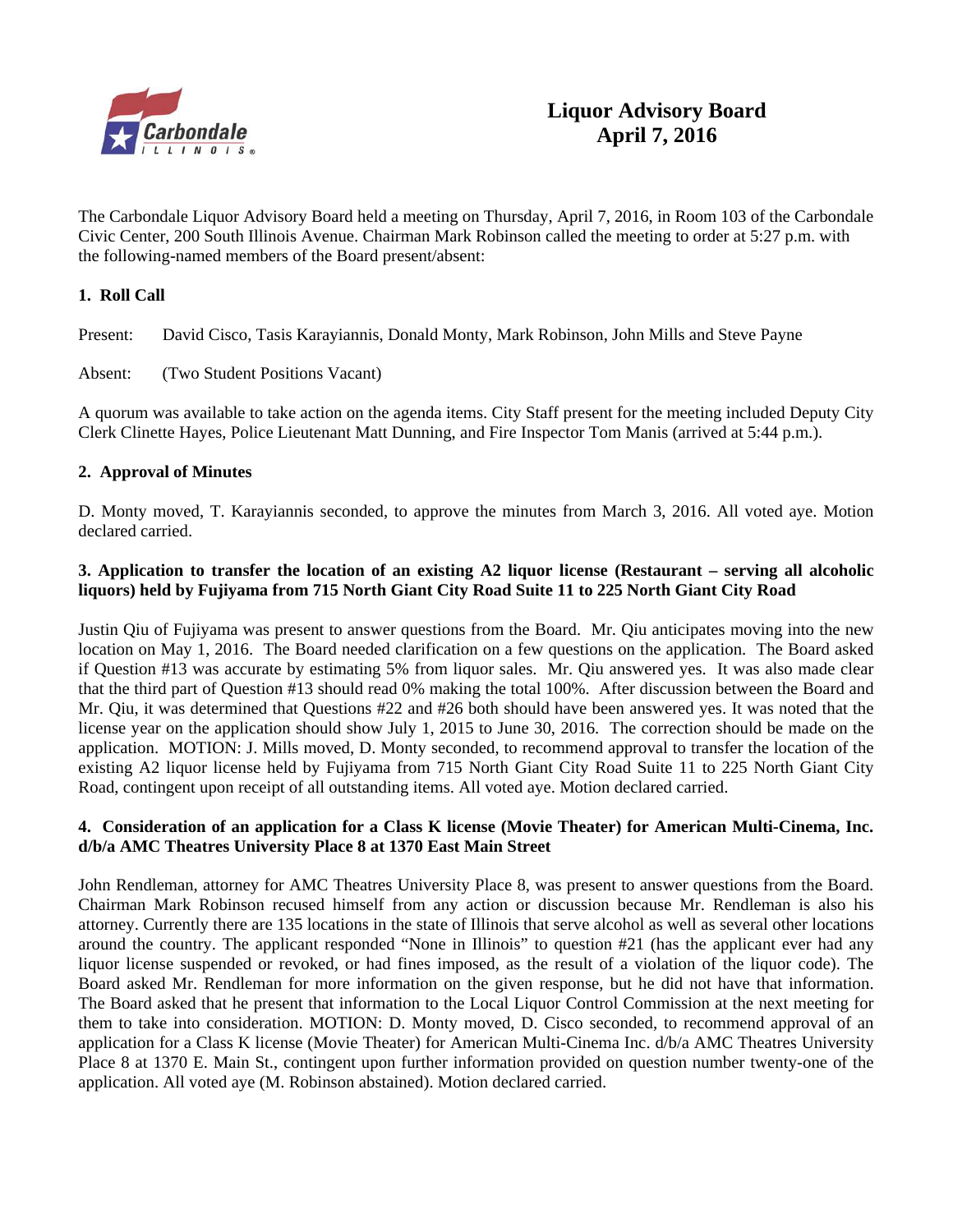# **5. Citizens' Comments**

None

# **6. Adjournment**

Meeting adjourned at 6:06 p.m.

\_\_\_\_\_\_\_\_\_\_\_\_\_\_\_\_\_\_\_\_\_\_\_\_\_\_\_\_\_ \_\_\_\_\_\_\_\_\_\_\_\_\_\_\_\_\_\_\_\_\_\_\_\_\_\_\_\_\_\_\_\_\_\_ Date Approved Clinette C. Hayes, Deputy City Clerk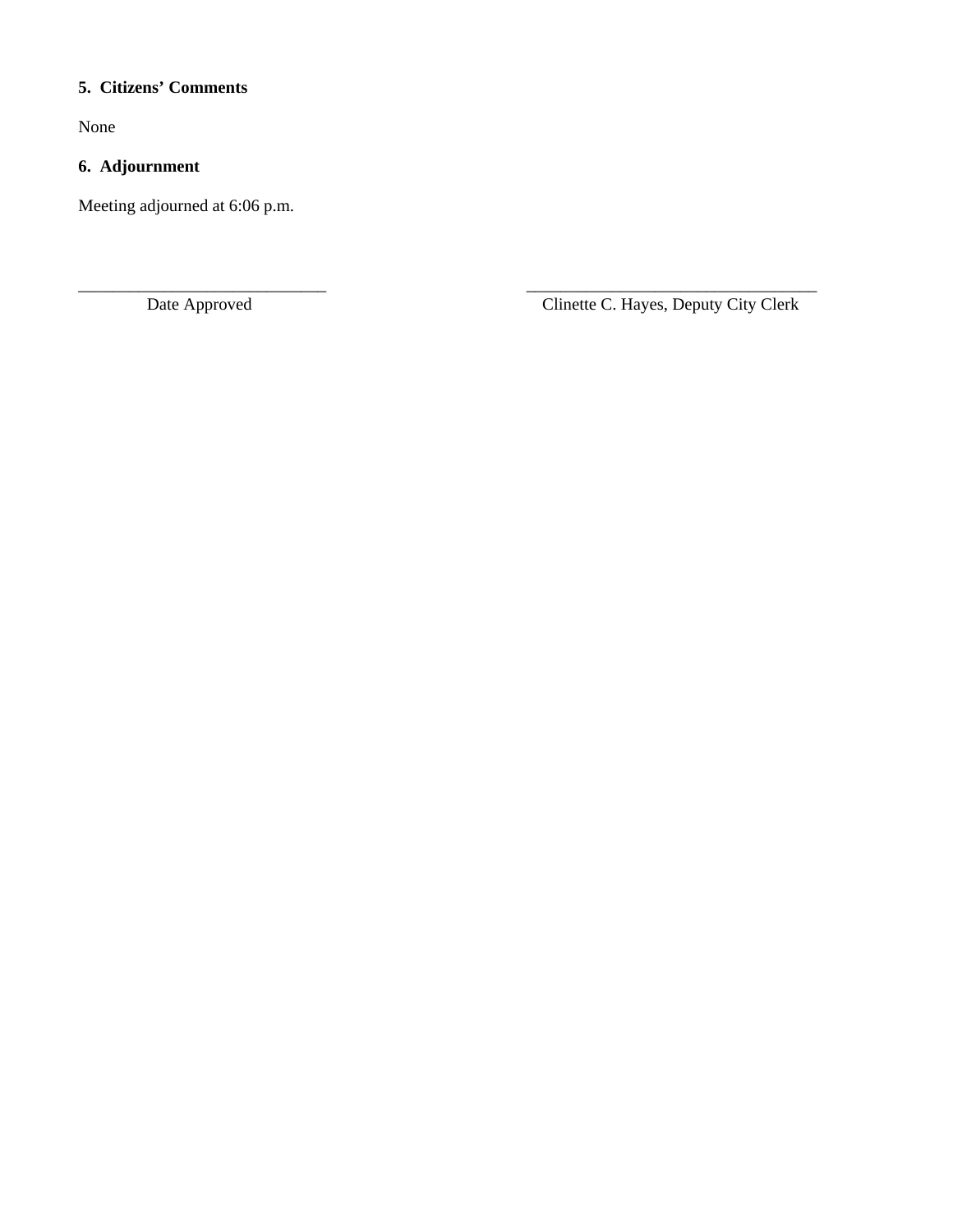

**BOARD OF FIRE AND POLICE COMMISSIONERS** *May 26, 2016 at 2:30 pm.*<br>*Carbondale* Carbondale Civic Center  **Carbondale Civic Center Room 103 Meeting Minutes** 

# **1. Call to Order / Roll Call**

The City of Carbondale Board of Fire and Police Commissioners held a meeting on Thursday, May 26, 2016 at the Carbondale Civic Center, Room 103, 200 South Illinois Avenue. Chairman Harvey Welch called the meeting to order at 2:30 p.m.

#### **Roll Call**

- Present: Commissioner Don Barrett, Commissioner Kerry Braswell, Commissioner Gerald Edwards, Commissioner Nathan Stephens (arrived at 2:50p.m.), and Chairman Harvey Welch
- Absent: Associate Member Jack Whitlock

#### **Acknowledgement of Guests**

Also present were Deputy City Clerk Clair Hayes, Police Chief Jeff Grubbs, Fire Chief Ted Lomax, Administrative Services Director Deb McCoy, City Attorney Jamie Snyder, Firefighter Brad Lam, and Firefighter Robert Miller.

# **2. Approval of Minutes from December 10, 2015**

 MOTION: K. Braswell moved, D. Barrett seconded, to approve the meeting minutes from December 10, 2015. VOTE: All voted Aye. No Nays. Motion declared carried.

# **3. Review and Approval of 2015 Annual Report**

 MOTION: K. Braswell moved, D. Barrett seconded, to approve the 2015 Annual Report. VOTE: All voted Aye. No Nays. Motion declared carried.

#### **4. Review and Approval of the revised Governing Rules**

MOTION: K. Braswell moved, D. Barrett seconded, to approve the revisions of the Governing Rules of the Board of Fire and Police Commissioners. VOTE: All voted Aye. No Nays. Motion declared carried.

# **5. Election of Chair and Vice-Chair**

For personal reasons Chairman Welch has opted to step down from his position as Chairman and has asked the Board not to nominate him.

 MOTION: H. Welch moved, D. Barrett seconded for Commissioner Kerry Braswell to serve as Chairman of the Board of Fire & Police Commissioners. VOTE: Ayes: D. Barrett, G. Edwards, and H. Welch. Nays: None. Motion declared carried.

MOTION: G. Edwards moved, H. Welch seconded for Commissioner Don Barrett to serve as Vice Chair of the Board of Fire & Police Commissioners. VOTE: All voted Aye. No nays. Motion declared carried.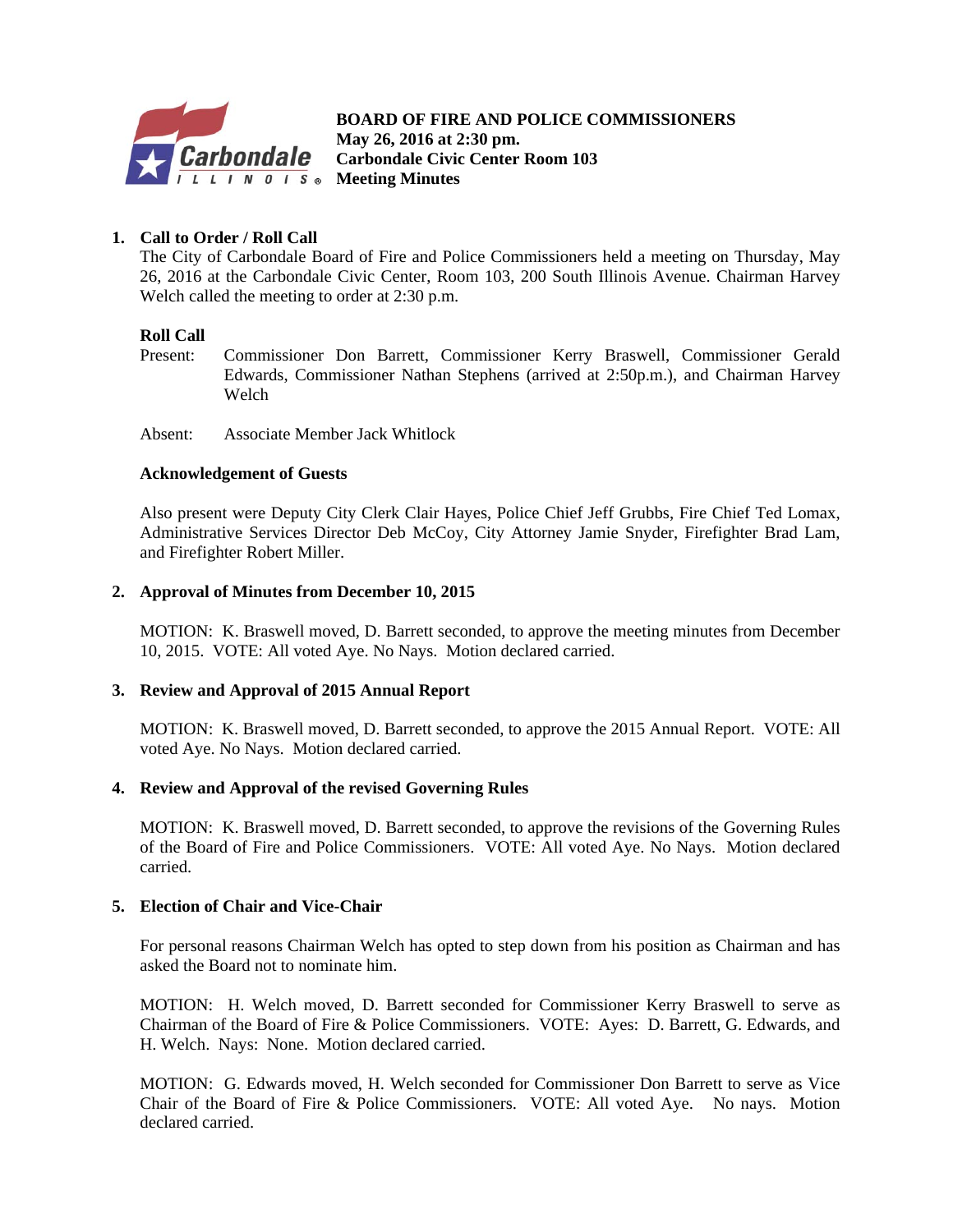# **6. Update from Fire Chief Lomax on changes in the new Firefighters' contract**

Fire Chief Lomax presented the changes in the new Firefighters' contract as it pertains to the process of promotions. There are now 6 categories to receive promotional points that were previously 3. All changes are consistent with the Fire Department Promotion Act.

The Board asked for a little time to go through the changes that was presented before taking any action to approve. It was noted that the changes in the Firefighters' contract will need to coincide with the Board's Governing Rules. City Attorney Jamie Snyder offered to draft amendments in the Governing Rules so that it reflects the revisions of the Firefighters' contract.

Chief Lomax also noted that the Assistant Fire Chief eligibility listing is exhausted. There will need to be promotional examinations as soon as possible to replenish the list.

Police Chief Jeff Grubbs has some process changes in promotions with the new police contract. He would like to present those revisions to the Board at the next meeting.

# **7. Discussion on Section 1-14G-15 of the City Code regarding the BFPC's authority in matters of disciplinary action**

 The Board discussed the approach that should be taken in order for them to participate in the appeals process of disciplinary action for *all* sworn-in police officers and firefighters of *any rank*. Currently the Governing Rules only require that the Board hear the disciplinary appeal of sworn-in police officers and firefighters only. In order for this to take effect, a change in the City Code is in order. Moving forward the Board would like to present this item to the Council for amendment. City Attorney Jamie Snyder offered to draft the necessary changes in the City Code to reflect the changes discussed. The draft will be presented to the Board before taking it to Council.

# **8. Citizens' Comments**

Police Chief Grubbs announced a golf scramble put on by the Fraternal Order of Police to benefit Police Officer Ashley Noto's twin daughters. The golf scramble will be held at noon on Sunday, June 5, 2016 at Hickory Ridge Golf Course.

Commissioner Harvey Welch announced the grand opening and ribbon cutting of the splash park on Memorial Day weekend. He commended the Carbondale community and their efforts for working together to make the splash park a success.

# **9. Adjournment**

MOTION: H. Welch moved, D. Barrett seconded to adjourn. VOTE: All voted Aye. No nays. Motion declared carried. Meeting adjourned at 3:30 p.m.

\_\_\_\_\_\_\_\_\_\_\_\_\_\_\_\_\_\_\_\_\_\_\_\_\_\_\_ Clinette C. Hayes, Deputy City Clerk

Approved by the Board on \_\_\_\_\_\_\_\_\_\_\_\_\_\_\_\_\_\_\_\_\_\_\_\_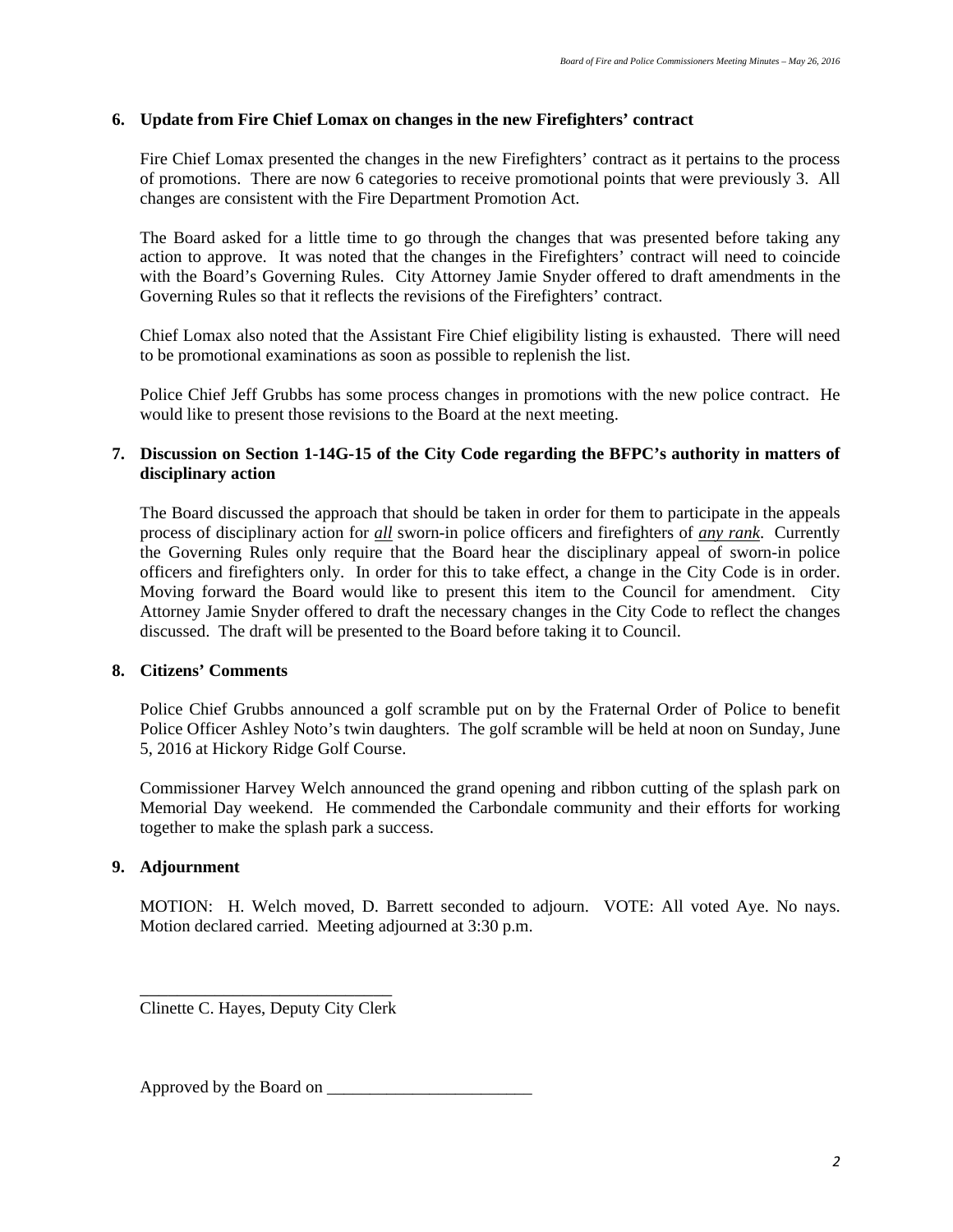# **CITY OF CARBONDALE FIRE FIGHTER'S PENSION BOARD**

# **MEETING MINUTES 9:00 A.M., JANUARY 26, 2016 FIRE STATION 2**

Ted Lomax called the meeting to order at 9:00 a.m. with the following members of the Board present/absent: PRESENT: Ted Lomax, President; Mike Hertz, Secretary; Don Ursini, City Treasurer; Deborah **McCoy** ABSENT: Harry Threlkeld, Fire Fighter Retiree Representative GUESTS: Patrick Donnelly, Graystone Consulting; Kathy Renfro; Carbondale Park District Also present were City Senior Accountant Becky Applegate and Fire Department Administrative Secretary/Recorder Kathy Haldeman.

Kathy Renfro, Carbondale Park District Director, spoke of a possible upcoming bond investment opportunity for the Super Splash Park. The bond is expected to be available between \$300,000 - \$500,000 and is expected to be available on a 3-year term. Ms. Renfro should know in approximately August the finalized details. Patrick Donnelly of Graystone Consulting explained the bond purchase procedures and options. Mr. Donnelly will consult with the financial representatives from both the Pension Fund as well as the Park District.

Don Ursini entered the meeting at 9:15 a.m.

Kathy Renfro exited the meeting at 9:15 a.m.

Patrick Donnelly of Graystone Consulting presented the Investment Review for period ending December 31, 2015. Mr. Donnelly recommended moving funds from Emerging Markets into Cash. Motion made by Mike Hertz to cut the investments in Emerging Markets in half and move into Cash. Motion seconded by Deborah McCoy. ROLL CALL VOTE: Ted Lomax – AYE, Mike Hertz – AYE, Don Ursini – AYE, Deborah McCoy – AYE. AYES: Four; NAYS: None. Motion declared carried.

Patrick Donnelly stated that they had mailed out the NCPERS Code of Conduct form but have not yet heard back from any of the managers. They will resend the form.

Patrick Donnelly will bring back Investment Policy amendment language regarding the investment of a portion of the fund's investments in a local bank at the next meeting.

Patrick Donnelly exited the meeting at 10:00 a.m.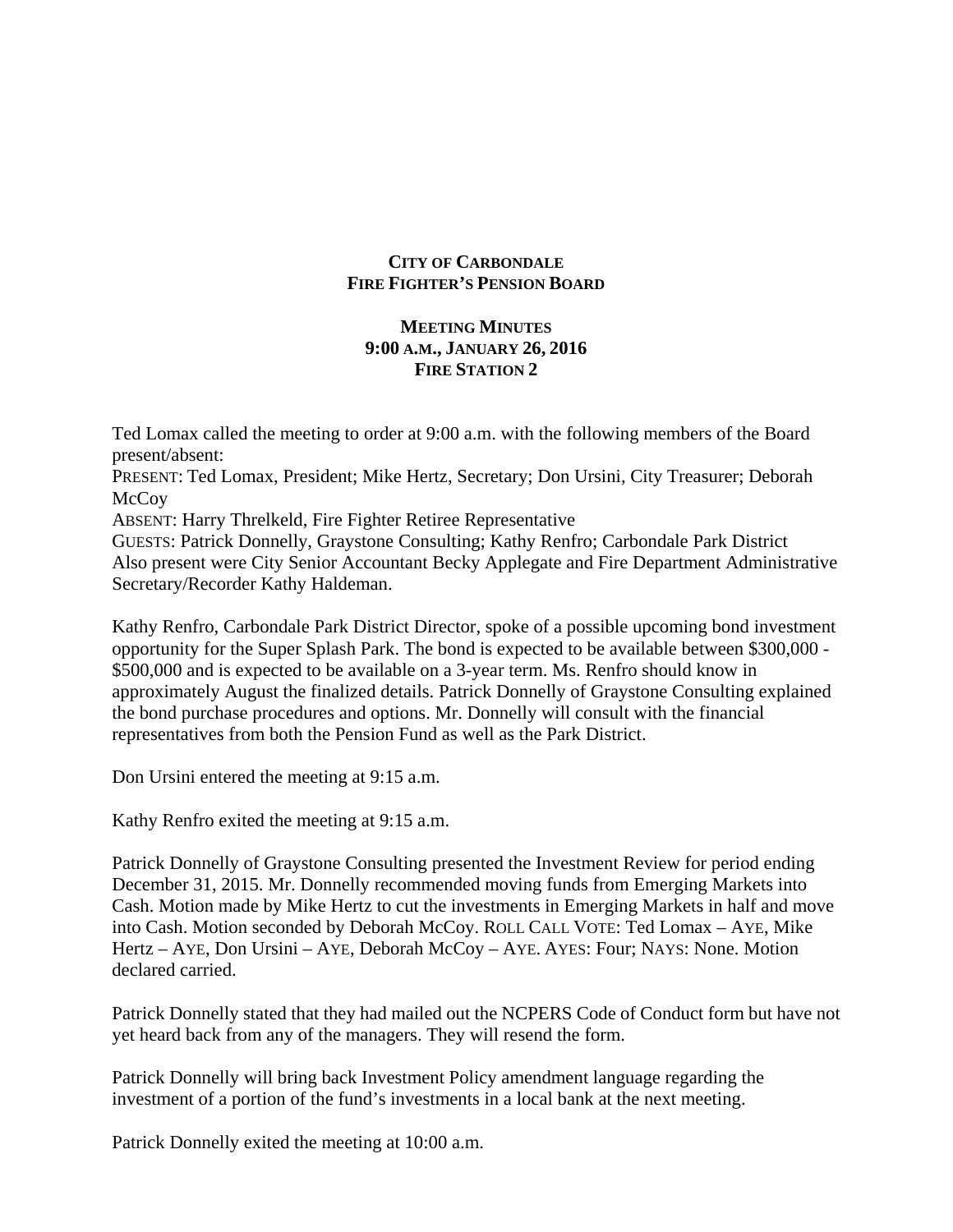The Board took a break at 10:00 a.m.

The meeting reconvened at 10:05 a.m.

# **MINUTES OF PREVIOUS MEETING**

Motion made by Mike Hertz to approve minutes of the October 27, 2015 meeting. Motion seconded by Don Ursini. VOICE VOTE: AYES: Ted Lomax, Mike Hertz, Don Ursini, and Deborah McCoy. NAYS: None. Motion declared carried.

# **TREASURER'S REPORT**

Don Ursini and Becky Applegate presented the Treasurer's Report and Market Value Comparison for period ending December 31, 2015. Investments showed an increase of \$571,109 since September's statement. \$680,752 in real estate tax monies have been received for 2015. Motion made by Deborah McCoy to accept the Treasurer's Report as presented and approve expenses totaling \$419,695.80, of which \$398,380.17 was payroll. Motion seconded by Mike Hertz. VOICE VOTE: AYES: Ted Lomax, Mike Hertz, Don Ursini, and Deborah McCoy. NAYS: None. Motion declared carried. See attached Expense Report for details.

# **UNFINISHED BUSINESS**

None

# **NEW BUSINESS**

Ted Lomax stated that Firefighter Wesley Clemmons resigned January 5, 2016. Mr. Clemmons requested his contributions to be paid to him, \$22,001.08 minus taxes. Motion made by Mike Hertz to pay Wesley Clemmons his pension fund contributions in the amount of \$17,600.86. Motion seconded by Don Ursini. ROLL CALL VOTE: Ted Lomax – AYE, Mike Hertz – AYE, Don Ursini – AYE, Deborah McCoy – AYE. AYES: Four; NAYS: None. Motion declared carried. A check was mailed to Mr. Clemmons on January 26, 2016.

Ted Lomax stated that elections for one active fire department member seat will be held in April. Mr. Lomax's seat is up for election.

Don Ursini stated that he is retiring effective Friday, January 29, 2016. Mr. Ursini will inform Mayor Henry of his resignation. Ted Lomax will contact Mayor Henry for a mayor appointed seat before the next meeting.

# **ANNOUNCEMENTS AND ADJOURNMENT**

Motion made by Mike Hertz to adjourn at 10:20 a.m. Motion seconded by Ted Lomax. VOICE VOTE: AYES: Ted Lomax, Mike Hertz, Don Ursini, and Deborah McCoy. NAYS: None. Motion declared carried.

The next meeting is scheduled for April 26, 2016 at 9:00 a.m.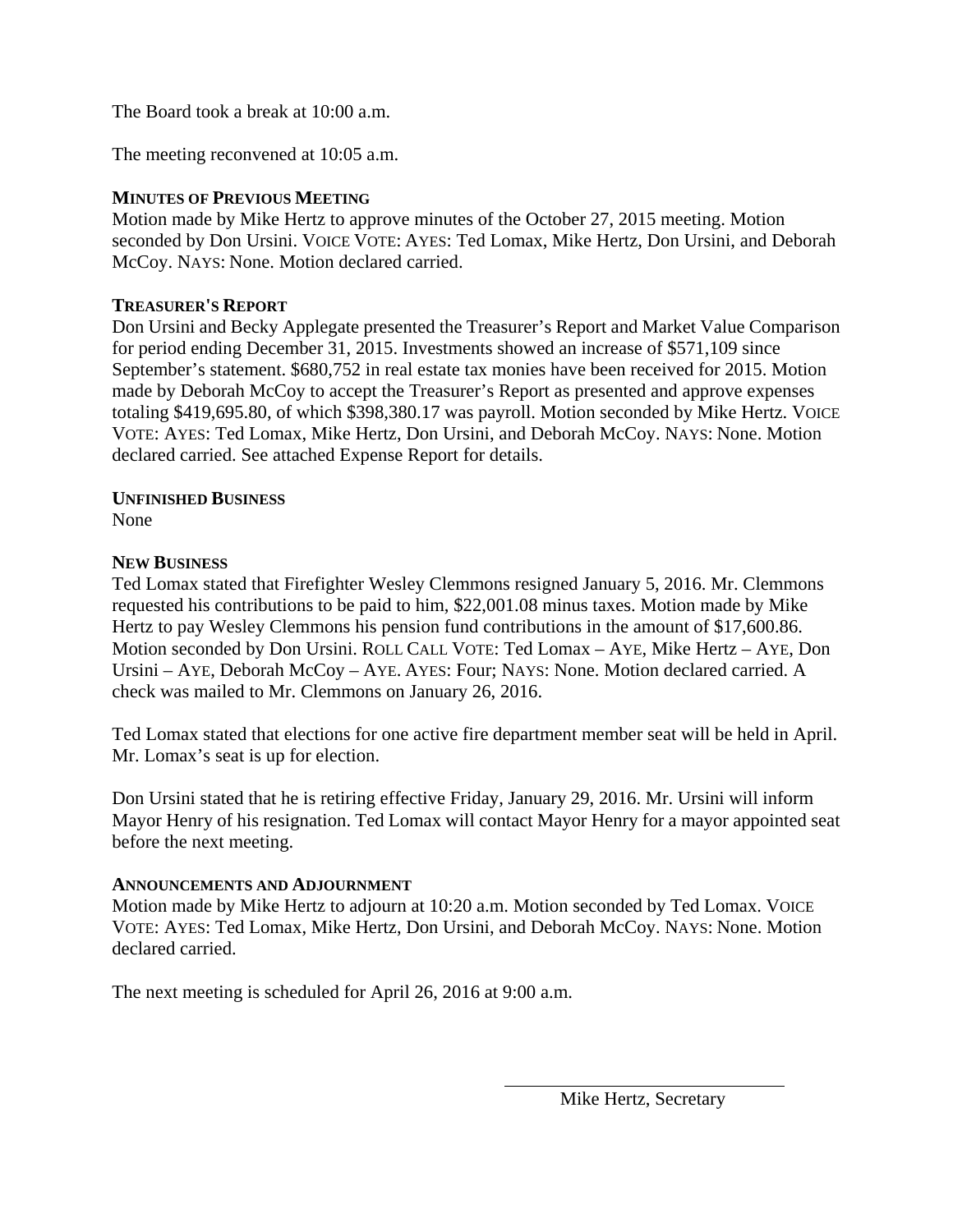

**POLICE PENSION BOARD May 17, 2016 at 1:30 pm. Carbondale Civic Center Room 103 Meeting Minutes**

### **1. Call to Order / Roll Call**

The City of Carbondale Police Pension Board of Trustees held a meeting on Tuesday, May 17, 2016, at the Carbondale Civic Center, Room 103, 200 South Illinois Avenue. Mark Goddard called the meeting to order at 1:42 p.m.

#### **Roll Call**

Present: Jeff Davis, Mark Goddard, and Tony Williams.

Absent: Paul Echols and Don Priddy.

#### **Acknowledgement of Guests**

Also present were Deputy City Clerk Clair Hayes, Senior Accountant Becky Applegate, Pension Board Attorney Dennis Orsey, Patrick Donnelly of Morgan Stanley and Nefeteria Brewster of the Southern.

#### **2. Seating of New Board Member**

Finance Director Jeff Davis is attending his first meeting as a newly appointed member. He replaces Don Ursini who resigned from the Board. His term will expire on May 8, 2018.

#### **3. Reading / Approval of Minutes**

*a.) Regular meeting minutes from April 19, 2016* 

MOTION: J. Davis moved, T. Williams seconded, that the regular meeting minutes from the meeting held on April 19, 2016 be accepted. All voted Aye. No nays. Motion declared carried.

*b.) Open and closed special meeting minutes from April 25, 2016* 

Tony Williams stated that he was unable to provide the open and closed meeting minutes from April 25, 2016 at this time. It was asked if this item could be tabled until the next scheduled meeting.

MOTION: T. Williams moved, J. Davis seconded, that approval of the open and closed meeting minutes from the special board meeting held on April 25, 2016 be tabled until the next meeting on June 21, 2016. All voted Aye. No nays. Motion declared carried.

#### **4. Bills**

*a) Illinois Department of Insurance – Compliance Fee* 

MOTION: T. Williams moved, J. Davis seconded, to pay the Illinois Department of Insurance compliance fee in the amount of \$4432.04. VOTE: Ayes: J. Davis, M. Goddard, and T. Williams. Nays: None. Motion declared carried.

*b) Dennis J. Orsey, P.C.* 

MOTION: J. Davis moved, T. Williams seconded, to pay fees for Board Attorney Dennis Orsey, P.C. in the amount of \$4652.10. VOTE: Ayes: J. Davis, M. Goddard, and T. Williams. Nays: None. Motion declared carried.

*c) Attorney Scott Hendricks* 

MOTION: J. Davis moved, T. Williams seconded, to pay fees for Attorney Scott Hendricks in the amount of \$2554.84. VOTE: Ayes: J. Davis, M. Goddard, and T. Williams. Nays: None. Motion declared carried.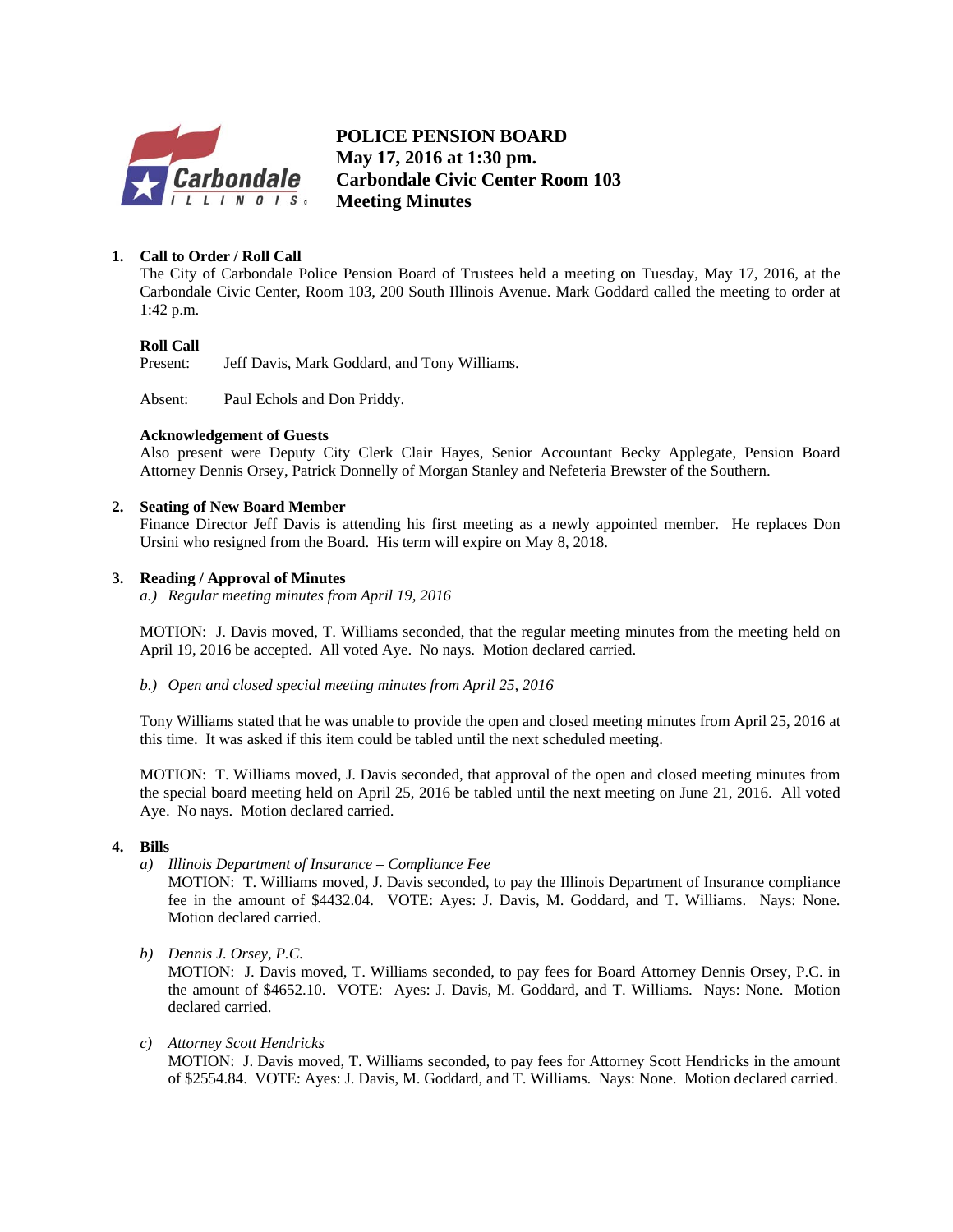- *d) Southern Reporting (Vaughn hearing transcript)*  MOTION: J. Davis moved, T. Williams seconded, to pay the fees for court reporting to Southern Reporting in the amount of \$1167.90. VOTE: Ayes: J. Davis, M. Goddard, and T. Williams. Nays: None. Motion declared carried.
- *e) Others*  None

#### **5. Treasurer's Report**

Treasurer's report was given by Finance Director Jeff Davis through April 30, 2016. Questions and comments from the Board were addressed by Jeff Davis.

MOTION: T. Williams moved, J. Davis seconded to accept the treasurer's report. All voted aye. No nays. Motion declared carried.

#### **6. Investment Report**

Investment report was given by Patrick Donnelly of Morgan Stanley. Questions and comments from the Board were addressed by Patrick Donnelly.

DISCUSSION: The Board discussed which account would be best to withdraw cash from to last until October 2016 when other forms of revenue are available to the pension fund. It was suggested that enough money be withdrawn to last from June through September 2016.

MOTION: J. Davis moved, T. Williams seconded to withdraw up to \$160,000.00 per month from June through September of 2016 pulled from emerging markets and Clearbridge on an equal basis. VOTE: Ayes: J. Davis, M. Goddard and T. Williams. Nays: None. Motion declared carried.

MOTION: T. Williams moved, J. Davis seconded to accept the Investment report as presented. All voted aye. No nays. Motion declared carried.

#### **7. New Business**

- *a.) Review and approve Jeffrey Vaughn's annual disability review Decision and Order (if available)*  Board Attorney Dennis Orsey reported that the decision and order is not yet prepared, but will be available at the next scheduled board meeting. D. Orsey would like the minutes to show that he has delivered the transcript from Jeffrey Vaughn's review to the Board for it to be placed on file.
- *b.) Discuss engagement letter with Kerber, Eck and Braeckel regarding the preparation of the annual audit, Annual Statement and Interrogatories*.

DISCUSSION: The Board discussed what the engagement letter entails.

MOTION: J. Davis moved, T. Williams seconded to approve the engagement letter from Kerber, Eck and Braeckel regarding the preparation of the annual audit, annual statement, and interrogatories. VOTE: Ayes: J. Davis, M. Goddard and T. Williams. Nays: None. Motion declared carried.

*c.) Discuss Illinois Department of Insurance new Security Administrator Authorization Form required to be on file with the IDOI no later than August 1, 2016.*  Senior Accountant Becky Applegate reported that this has already been completed and filed.